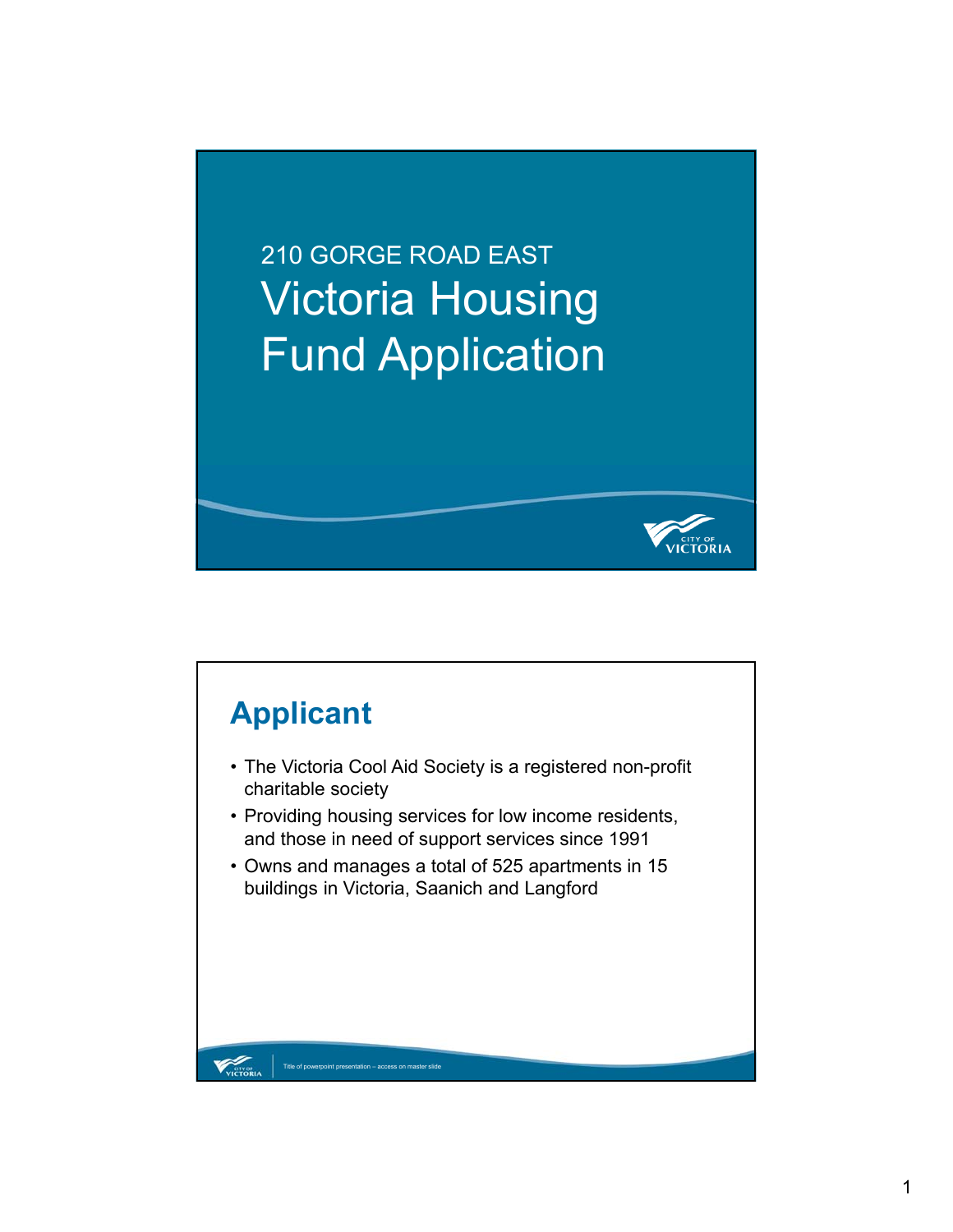

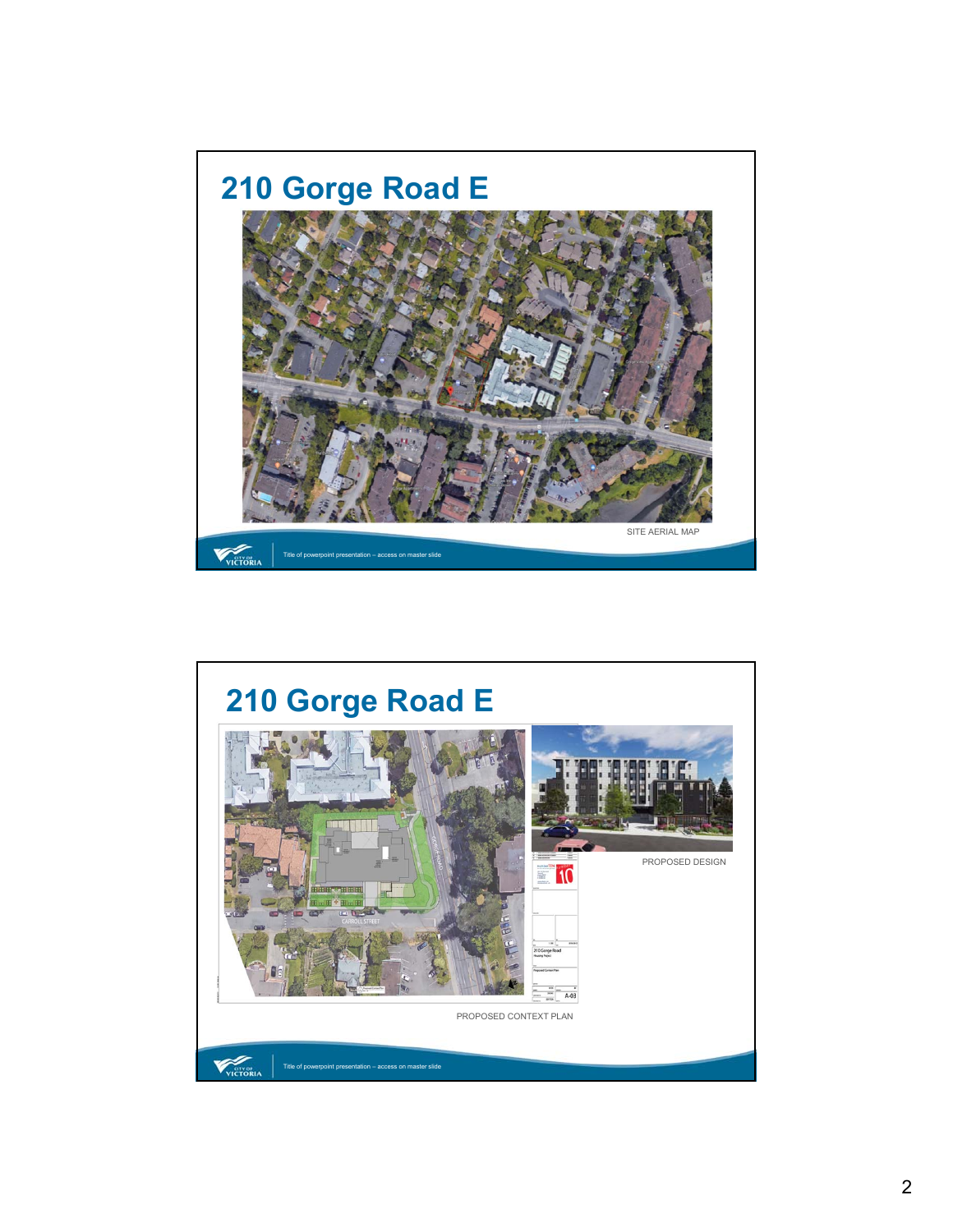

| <b>Affordability</b> | <b>Unit Type</b>                  | <b>Unit Size</b>           | <b>Target Rent</b> | Household<br><b>Income</b><br>Range     |
|----------------------|-----------------------------------|----------------------------|--------------------|-----------------------------------------|
| Low Income           | 10 x studio                       | 330 sf                     | \$750              | \$30,000                                |
| Moderate<br>Income   | 20 x studio                       | 330 sf                     | \$850              | \$34,000                                |
|                      | $10 \times 1$ bed                 | 500 sf                     | \$1,125            | \$45,000                                |
|                      | $10 \times 2$ bed                 | 700 sf                     | \$1,500            | \$60,000                                |
|                      |                                   | No request for VHF Funding |                    |                                         |
| Very Low<br>Income   | 32x<br>supportive<br>studio units | 330 sf                     | \$375              | Income<br>Assistance<br>Shelter<br>Rate |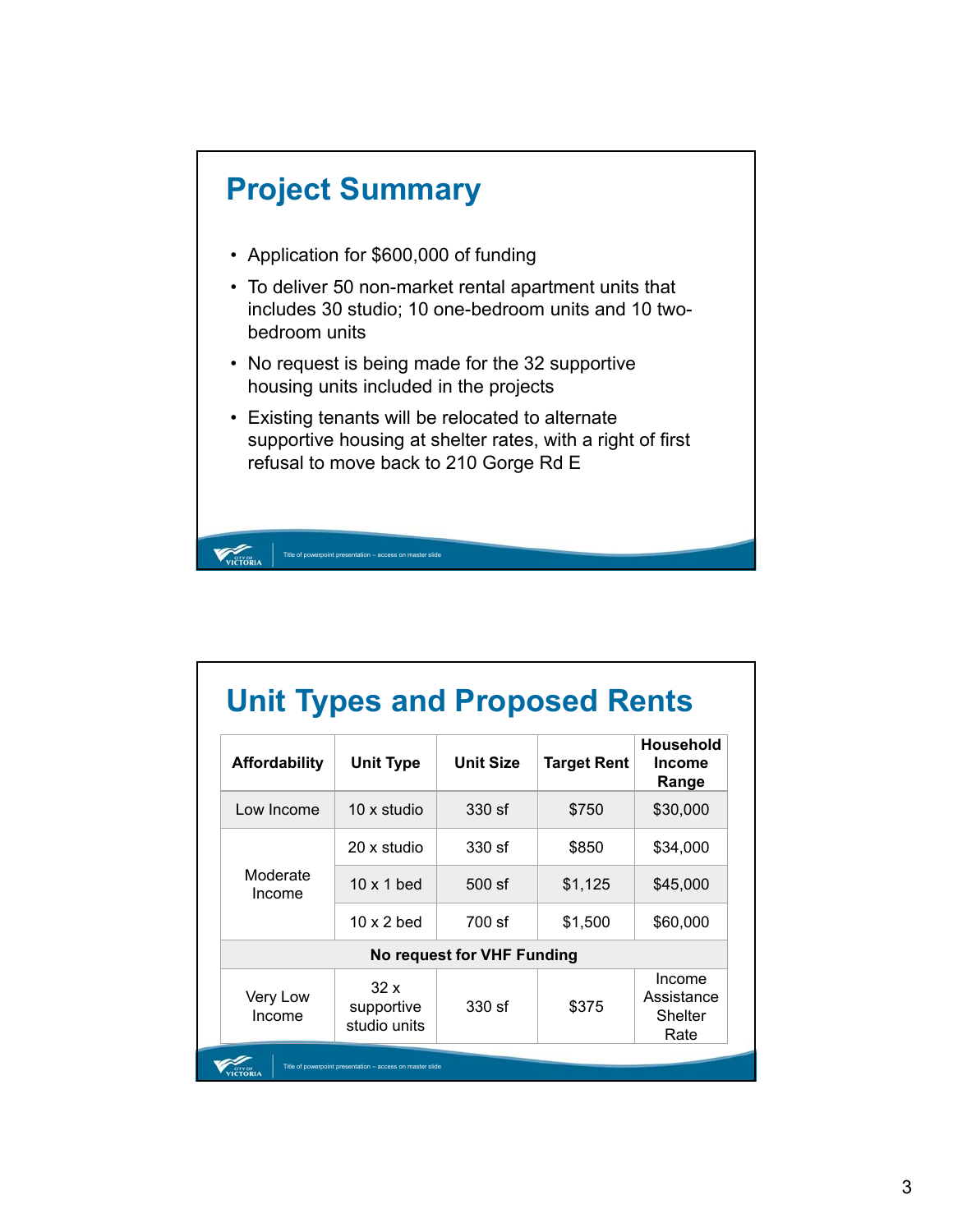| <b>Funding Source</b>                                            | Amount      | <b>Status</b>                                         |
|------------------------------------------------------------------|-------------|-------------------------------------------------------|
| <b>Capital Regional District</b><br><b>Housing First Program</b> | \$6,925,000 | \$5,070,000<br>Committed;<br>\$1,855,000<br>Tentative |
| <b>Capital Regional District</b><br><b>Housing Trust Fund</b>    | \$600,000   | Committed                                             |
| <b>CMHC Grant</b><br>Contribution                                | \$40,000    | Committed                                             |
| Victoria Cool Aid<br>Society's land<br>contribution & donations  | \$2,580,000 | Committed                                             |
| Sisters of St. Ann<br>Donation                                   | \$450,000   | Committed                                             |

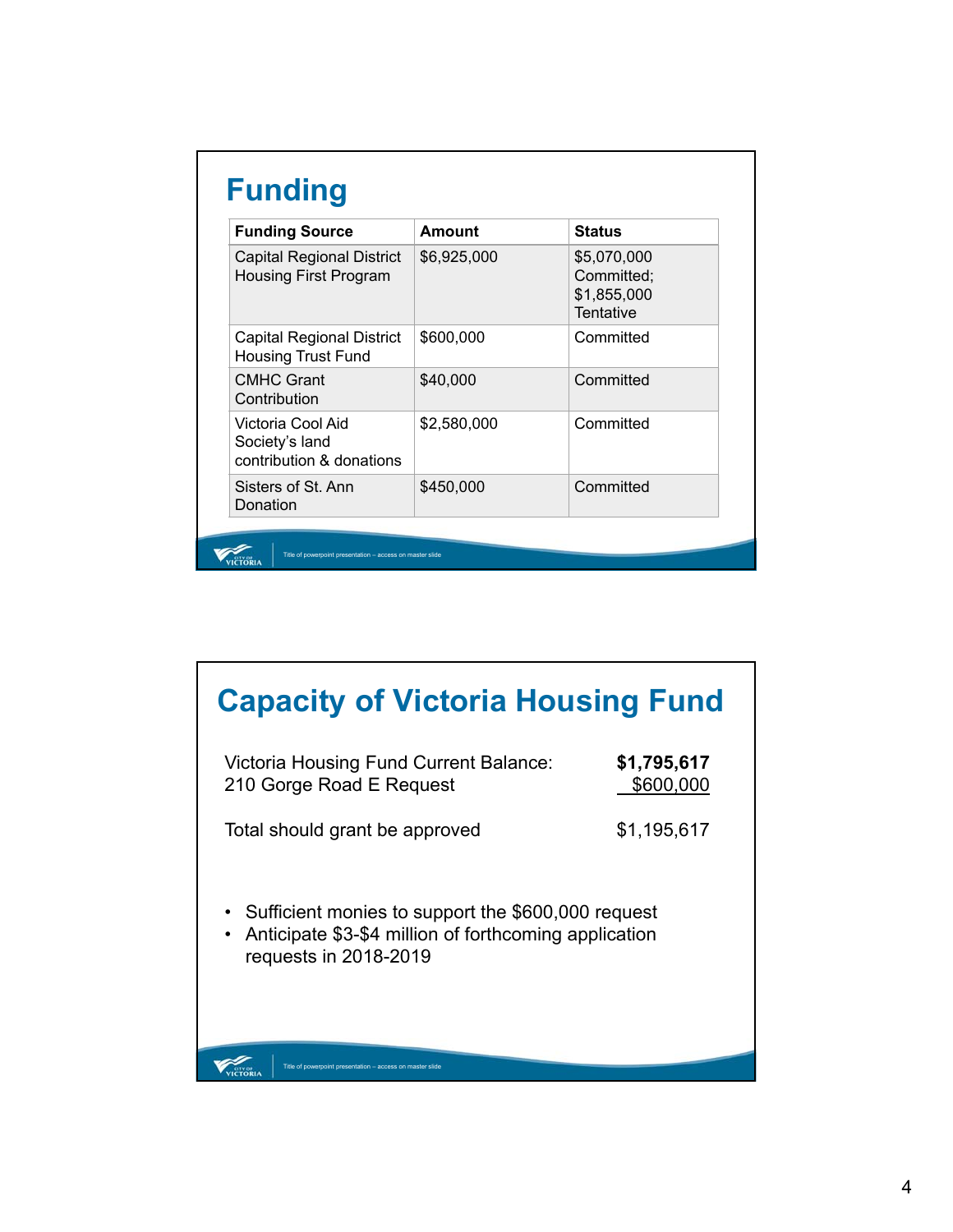